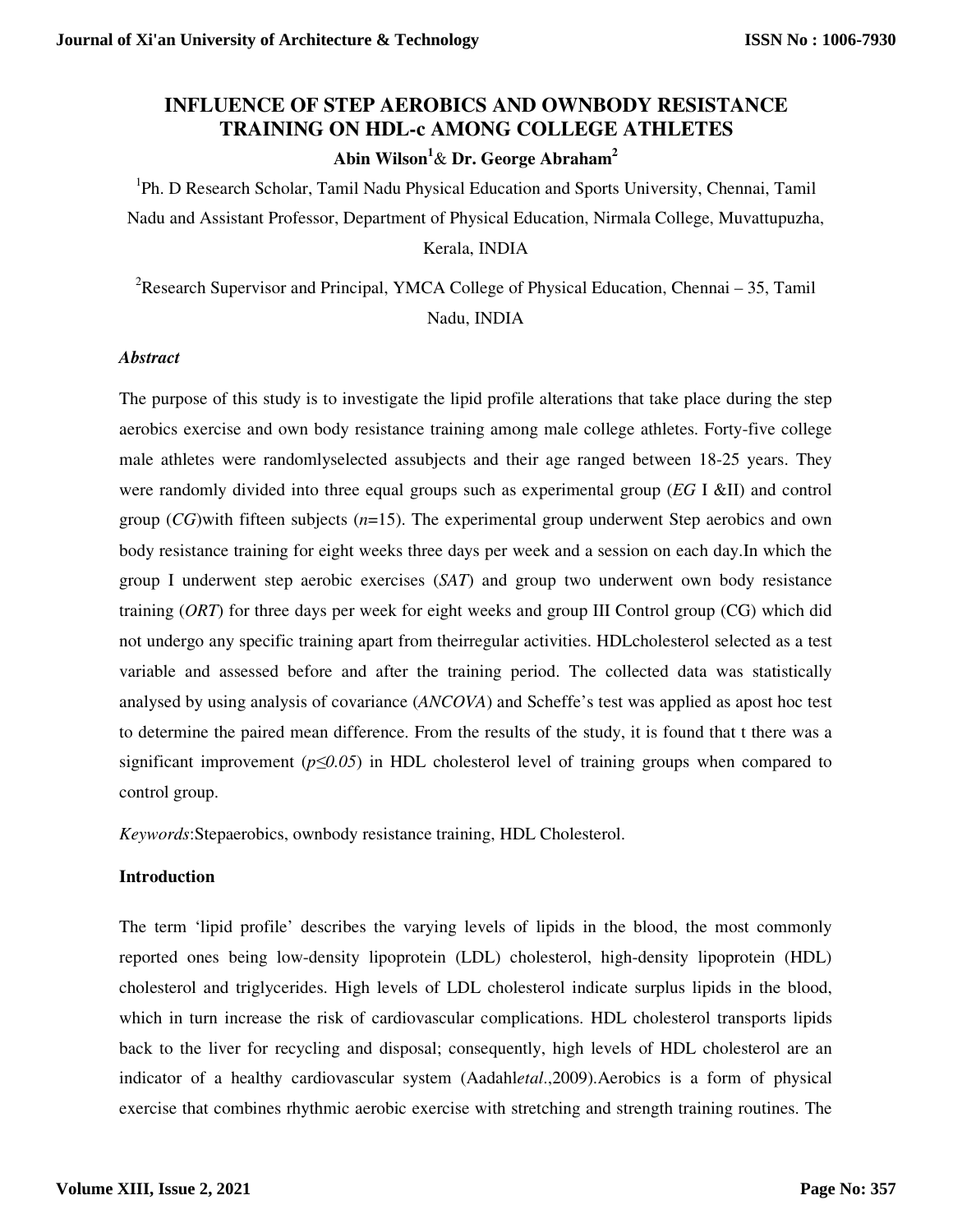goal is to improve all elements of fitness. Step aerobics is a method which allows us to do aerobics exercises for the purpose of getting a cardiorespiratory reaction from the concept of lifting your body weight ( Avdeeva&Belicheva., 2019).

Step aerobics, also known as bench aerobics and step training is a form of aerobic exercise that involves stepping on and off a small platform. Step aerobics is one of several low-impact aerobic exercises, along with water aerobics, dance aerobics and fast walking. Step aerobics is similar to climbing stairs but performed while staying in one place. The step platform itself is much less expensive and more portable than a Stairmaster and needs no electricity to operate. Music for step aerobics should be medium tempo, typically 118 to 122 beats per minute (bpm). A rhythm of 126– 128 bpm is sometimes used for advanced classes; Reebok defined 128 bpm as the "fastest permissible speed. Step and bench devices are usually moulded polyethene plastic, covered in rubber or other non-slip surface, with the lowest height starting at 4 inches (10 cm). This height can be increased in 2-inch (5 cm) increments to 8 inches (20 cm). Studies have been made of 10- and 12 inch benches, but these are not recommended for popular step aerobics classes. The height of the step should be tailored to the individual; lower levels for beginners. Typical steps have a length and width of 43 by 16 inches (109 by 41 cm). A smaller product called Super Step was 28 by 14 inches (71 by 36 cm). It is a low-impact form of exercise that is less stressful on the joints than higher impact exercises such as jogging or running. Today, step aerobics is a very popular training method in many fitness centres around the country, and classes for this exercise method are offered where there is a group exercise program (Jabesa& Belay,2002).

Muscle growth "occur independent of an external load," and, in fact, all it takes to get sole is performing exercises through their full range of motion. A bodyweight squat, performed with immaculate technique, can be just as effective as traditional weight training methods, and, when it comes to building muscle, there's really no need to keep adding more and more weight to your barbell. Body-weight training — using only your body weight for resistance — can be an effective type of strength training and a good addition to your fitness program. Body-weight training can be as effective as training with free weights or weight machines. The Department of Health and Human Services recommends getting at least 150 minutes of moderate aerobic activity or 75 minutes of vigorous aerobic activity a week, or a combination of moderate and vigorous activity. Aim to include strength training exercises for all major muscle groups into a fitness routine at least two times a week (Isler&Koşar,2006).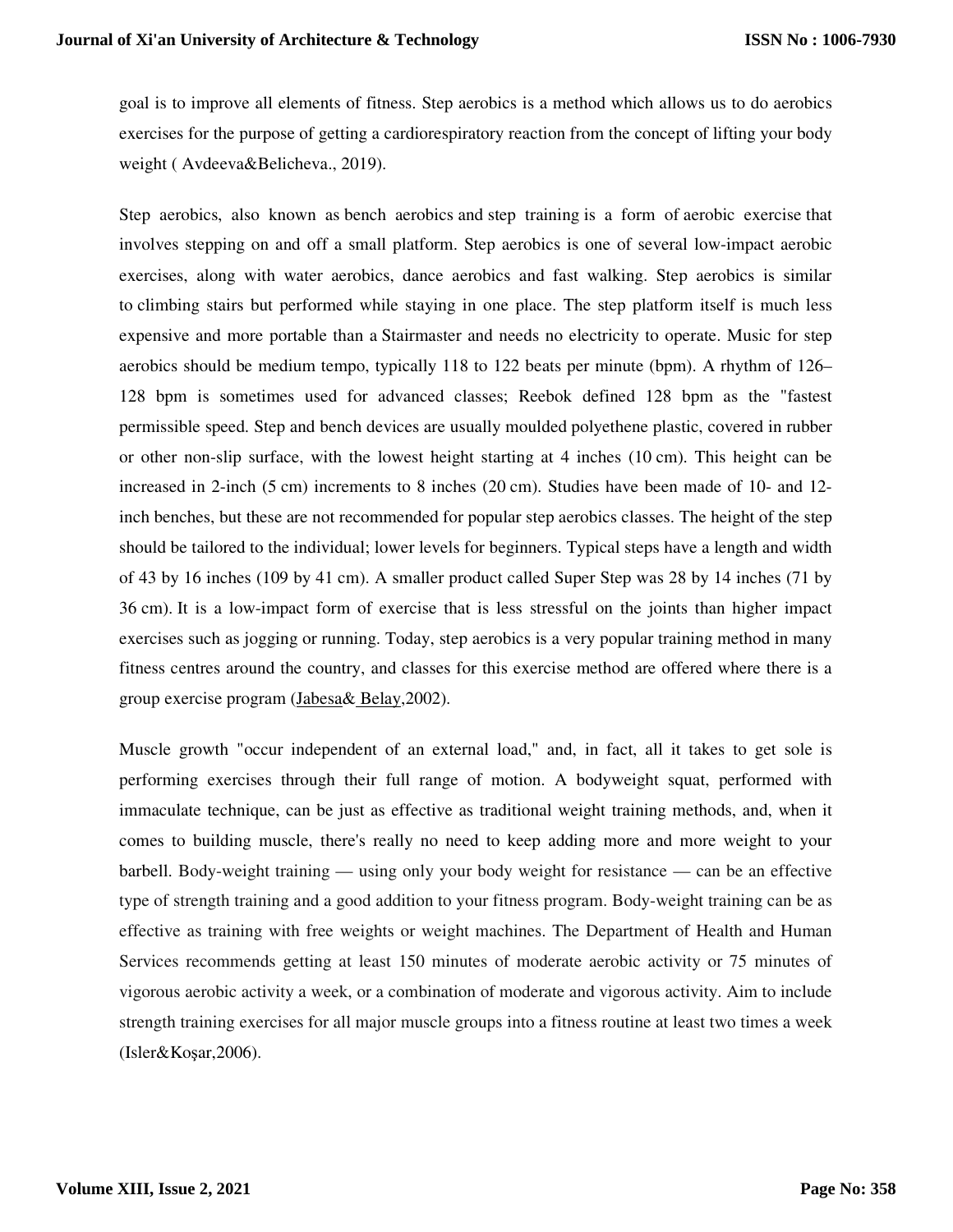However, there have been few reports that have examined the influence of aerobic training and own body resistance on biochemical parameters of college men. We developed an aerobics training program for college men using a bench stepping exercise. The bench stepping exercise is a costeffective, user-friendly, and practical exercise mode. We have already confirmed that this exercise program can improve the physical fitness levels and the health outcomes in the players representing various sports and games. We, therefore, hypothesized that this bench stepping exercise program along with own body resistance training can improve the biochemical variables of college men.

#### **Materials and methods**

For this purpose, only male athletes from central Travancore colleges of Kerala, India where randomly selected as subjects. Their age was ranged between 18-25 years. the selected forty-five subjects which are divided into three groups of fifteen each. Out of which, group I (*n*=15) underwent step aerobic exercises (*SAT*) and group two (*n*=15) underwent own body resistance training (*OBT*) and group III Control group (*CG*) (*n*=15) which did not undergo any specific training apart from their regular activities. The training program was carried out for three days per week during morning session only (6am to 8 am) for eight weeks. HDL cholesterol selected as a test variable for the study and it was assessed by Cholesterol oxidase enzymatic method using Boehringer Mannheim Kit. Three experimental groups initially performed through warming up exercises. After that group one performed Split step, I-step, t-step, straddle down, lunges, Repeater knee, v-step, straddle down, istep, split step, Corner knee, Lunges, Over the top, t-step, repeater knee, Basic step, Corner knee, Repeater knee, t-step, over the top. Group Two performed own body resistance training exercises such as Press up, step up with knee raises, Groaner's, Spider crawl, standing long jump, Burpees, handstand wall walk, Frozen V sit, Single leg glute bridge, Pistol squat, Bench dip, Mountain climber, sit-up, reverse crunch, wide grip pull ups with moderate intensity.

#### **Data Analysis**

Mean and Standard deviation were calculated for HDL cholesterol of each group. And the data were analysed by using analysis of covariance (ANCOVA). If the F value was found to be significant for adjusted post-test mean, Scheffe's test was used as a post hoc test to determine the significant difference between the paired mean. Statistical significance was set to priority at 0.05 levels.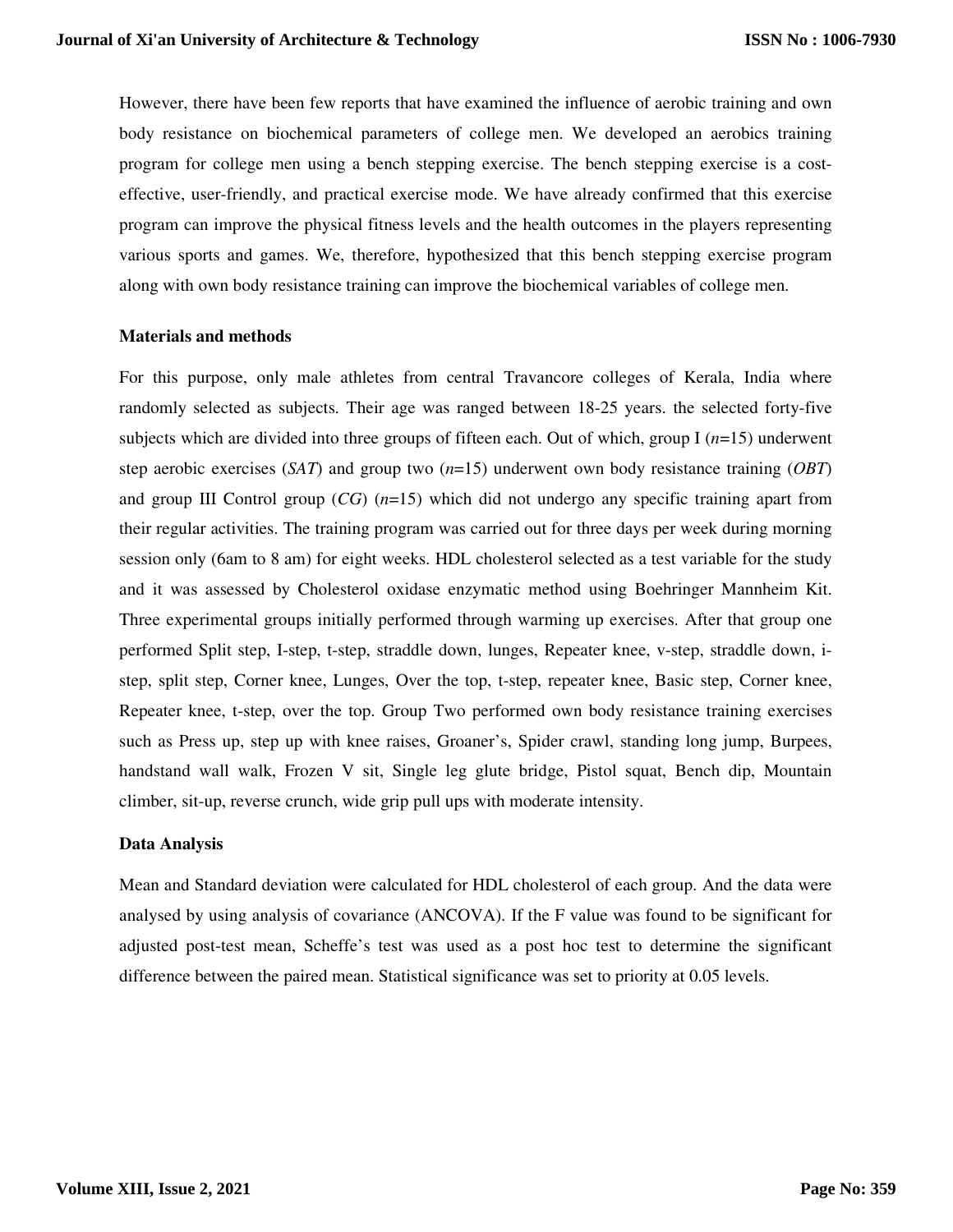#### **Results and Discussion**

#### Table I

| <b>Test</b> |           | <b>SAT</b> | <b>OBT</b> | CG    | <b>SOV</b> | <b>SS</b> | df | <b>MS</b> | $\bm{F}$ |
|-------------|-----------|------------|------------|-------|------------|-----------|----|-----------|----------|
| Pre test    | Mean      | 39.66      | 39.53      | 39.66 | B          | 8.84      | 2  | 4.42      | .23      |
|             | <b>SD</b> | 5.08       | 5.15       | 2.58  | W          | 826.40    | 42 | 19.676    |          |
| Post test   | Mean      | 55.40      | 54.93      | 39.06 | B          | 2593.73   | 2  | 1296.86   | 59.89    |
|             | <b>SD</b> | 4.74       | 5.53       | 3.34  | W          | 909.46    | 42 | 21.65     |          |
| Adjusted    | Mean      | 55.40      | 54.93      | 39.06 | B          | 2340.82   | 2  | 1170.41   | 115.90   |
| Post test   |           |            |            |       | W          | 414.02    | 41 | 10.098    |          |

#### **Analysis of covariance of HDL-c of experimental groups and control group**

\*Significant F= (2,42) (0.05) =3.22;(P≤0.05) F= (df 2,41) (0.05) =3.21;(P≤0.05)

The table I showed that the pre-test mean values on HDL Cholesterol in the step aerobics group, the own body resistance training group and control group were 39.66, 39.53 and 39.66 respectively. The obtained F ration of 0.225 for the pre-test which was lower than the required table value 5.08 with df 2 and 42 at level of confidence. The post-test mean values of step aerobics, own body resistance training and control group were 55.40, 54.93 and 39.06 respectively. The obtained F ratio of 59.89 for post-test which was higher than the required table value 4.74 with df 2 and 42 at level of confidence. The adjusted post-test mean values on HDL cholesterol in step aerobics, own body resistance training group and control group were 55.40, 54.93 and 39.06. The obtained F ratio 115.902 for adjusted post-test which is higher than the required value 3.22 with df 2 and 41 for significance at the level of confidence on HDL cholesterol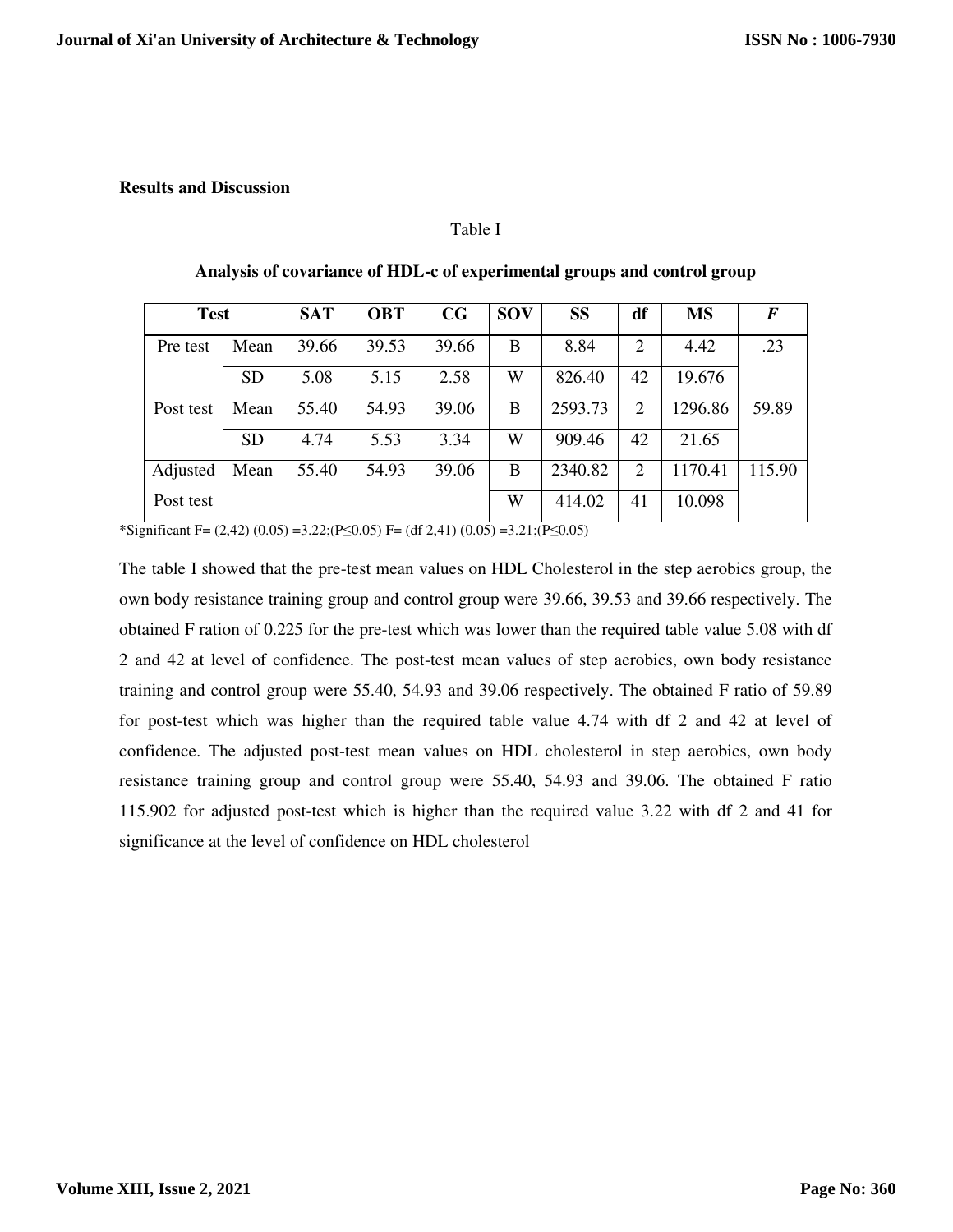

Figure 1: The pre, post and adjusted post-test mean values of training group and the **control group on HDL Cholesterol** 

Hence the result of the study shows that there was a significance difference exists between step Hence the result of the study shows that there was a significance difference exists between step aerobics group, own body resistance training group and control group on HDL cholesterol. Further to determine which of the pa determine which of the paired means has a significant improvement, Scheffe's test post hoc test. The result of the following test was presented in table II.

| Table IIScheffe's post hoc test for mean difference between groups of HDL |            |             |       |       |  |  |  |  |  |
|---------------------------------------------------------------------------|------------|-------------|-------|-------|--|--|--|--|--|
| <b>SA</b>                                                                 | <b>OBR</b> | $_{\rm CG}$ | MD    |       |  |  |  |  |  |
| 55.40                                                                     | 54.93      |             | 0.47  |       |  |  |  |  |  |
|                                                                           | 54.93      | 39.06       | 33.13 | 11.02 |  |  |  |  |  |
| 55.40                                                                     |            | 39.06       | 16.34 |       |  |  |  |  |  |

The table II showed that the adjusted post-test mean difference in HDL Cholesterol between Step The table II showed that the adjusted post-test mean difference in HDL Cholesterol between Step aerobics and control group, own body resistance 55.40 and 54.93 respectively. These values lesser than the required confidence interval value of 11.02 which shows there is no significance difference at the 0.05 level of confidence. The results of the study b showed that there was a significant difference between experimental groups and control groups. There values are 33.13 and 16.34 respectively which is higher than the required confidence interval value 11.02. It also showed that there was an insignificant difference between two experimental groups the value is 0.47 which is much lower than the required value 11.02. The pre, post and adjusted post-test experimental groups and control groups on HDL cholesterol is graphically represented in the figure 1. study b showed that there was a significant<br>I groups. There values are 33.13 and 16.34<br>ence interval value 11.02. It also showed that<br>perimental groups the value is 0.47 which is<br>post and adjusted post-test mean valuers of DL is **Journal of Xi'an University of Architecture & Technology**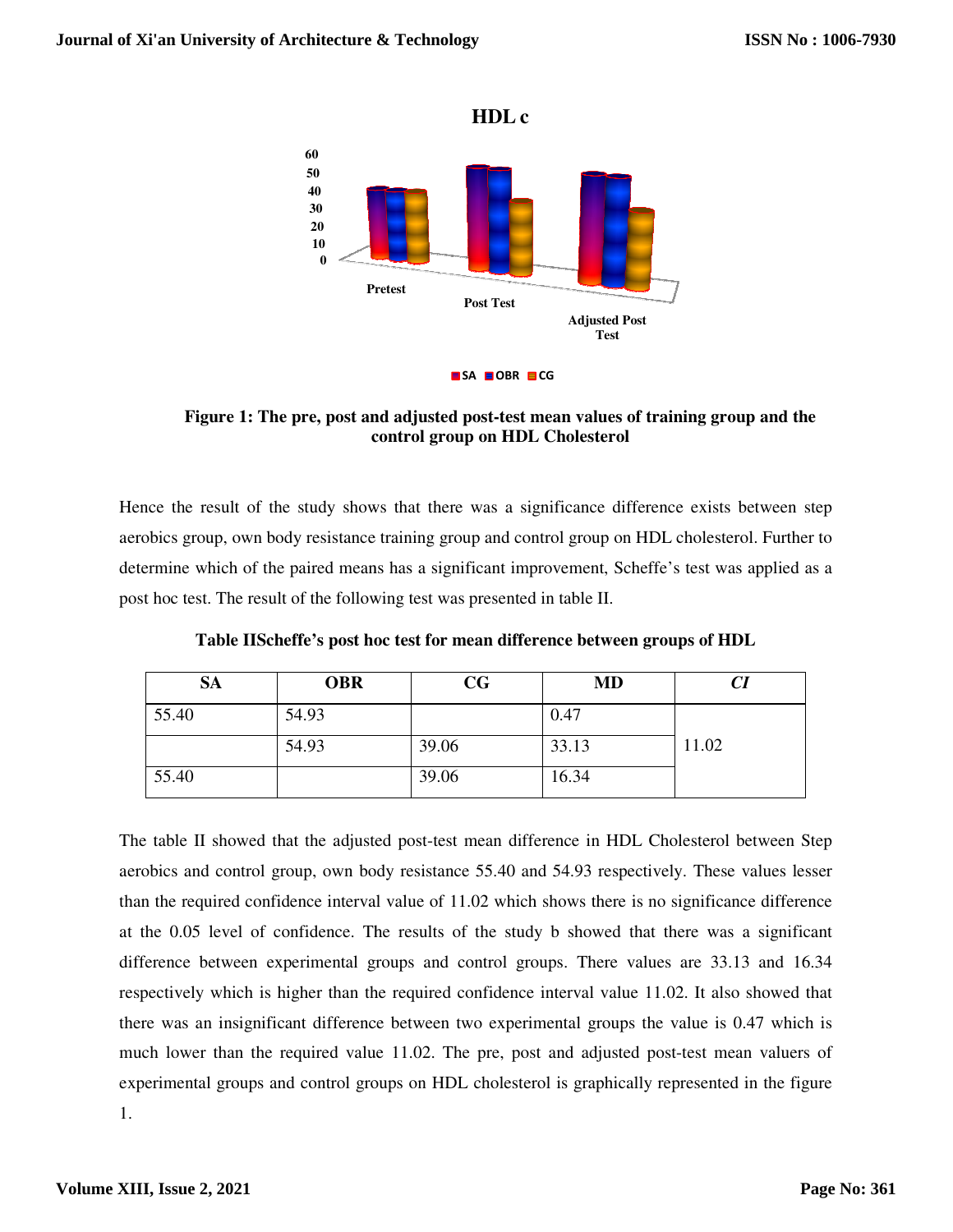College athletes should have adequate cardiac capacity to do rapid movements, delay lactic acid accumulation, quick recovery.Aadahl*et al*. (2009) explained that the step aerobics training can be sufficient to increase aerobic capacity and decrease body massdemands.Rakobowchuk *et al*.(2005)observed that the own body resistance training optimal methods make desirable changes in cardiovascular ability, for example reduction in fat percentage and increase in HDL, the facts which could leads about enhancement of college athletes'performance. Mann *et al*. (2013) found out that the step aerobics helps to lose weight, increased physical activity can lower your triglycerides, the most common type of fat in your body, while increasing your HDL levels. Benefits can be seen with as little as 60 minutes of moderate intensity aerobic exercise a week.The present study suggests that among college athletes having higher levels of HDL-cholesterol are associated with better functional performance.This study shows that there is significant greater deference in HDL level while doing Step aerobics. The combination of step aerobics and Own body resistance training also have significant difference. But in the case of own body resistance training alone has shown much significant difference between the pre- and post-test results of HDL. The control group doesn't show any significant difference during the pre and post-test for HDL.

## **Conclusion**

Step aerobics and own body resistance training has a great impact on the HDL Cholesterol of the sportsman; training helps to improve the HDL cholesterollevel of the athlete. The training for 8 weeks showed positive significance on HDL cholesterol of college athletes. So, it is accessed that 8 weeks of Step aerobics and own body resistance training programme is very useful to improve the HDL Cholesterol level of athletes.

## **References**

- 1. AchariyaAnek., VijitKanungsukasem., &Narong Bunyaratavej. (2015). Effects of Aerobic Step Combined with Resistance Training on Biochemical Bone Markers, Health-Related Physical Fitness and Balance in Working Women, 98 *Suppl 8*, S42-51.
- 2. Ayse Kin Isler&Nazan S Koşar,FezaKorkusuz (2001) Effects of step aerobics and aerobic dancing on serum lipids and lipoproteins. *The Journal of sports medicine and physical fitness 41*(3), 380-5
- 3. Ayse Kin Isler.,&Nazan, S. Koşar. (2006). Effect of Step Aerobics Training on Anaerobic Performance of Men and Women, *The Journal of Strength and Conditioning Research 20 (2)*, 366-71.